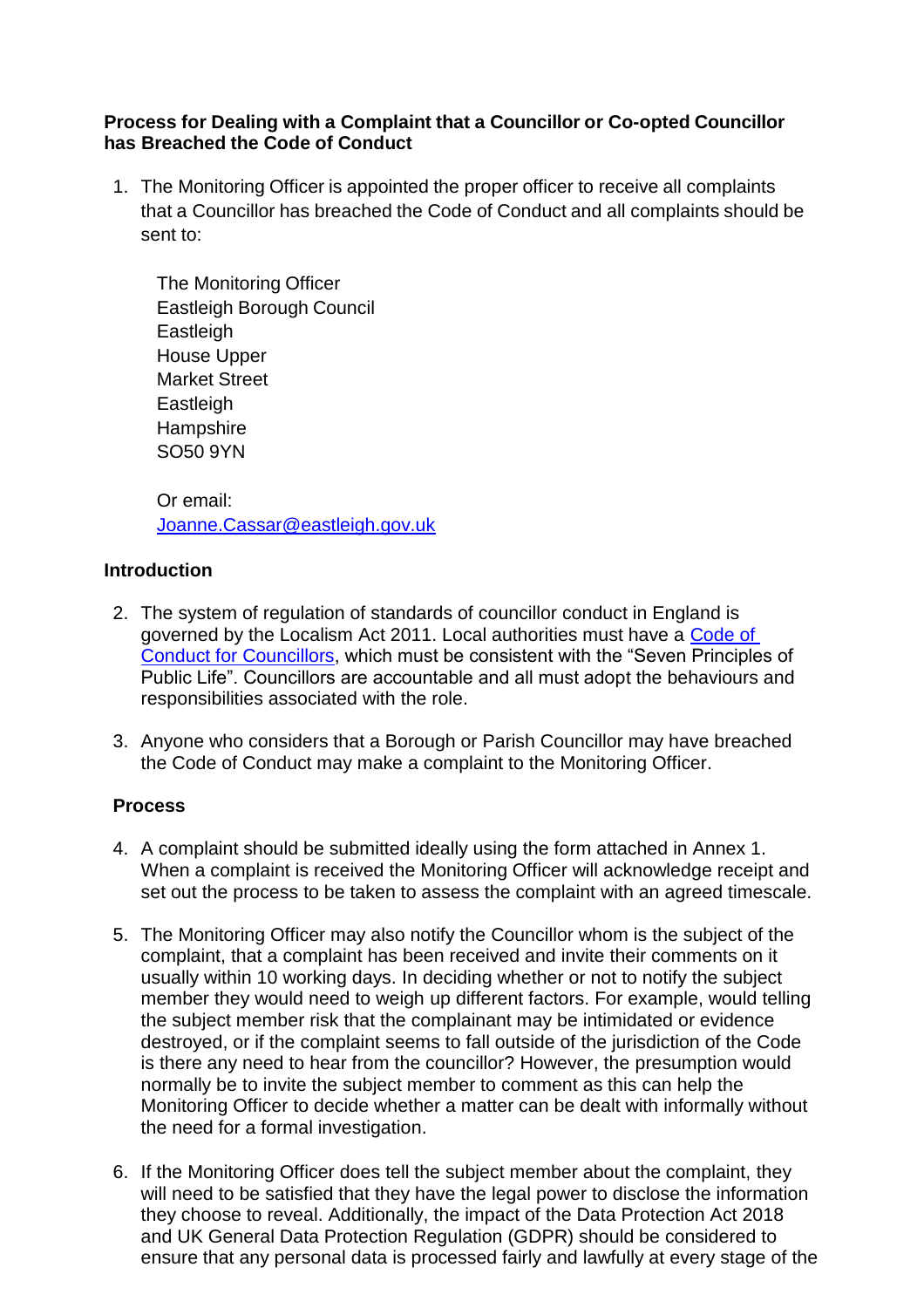process. Reasonable expectations of privacy need to be balanced against the public interest.

- 7. Once a complaint has received it will be checked to ensure that it:
	- a) Can be dealt with by the Council (within its legal jurisdiction) (or is it a criminal offence which should be referred to the Police);
	- b) Is a complaint about a Councillor of Eastleigh Borough Council or a Councillor of one of the parish or town councils in the Borough;
	- c) Does relate to a section(s) of the relevant Code of Conduct.
- 8. If a complaint does not comply with any of the above the Monitoring Officer will write to the complainant to advise why the complaint cannot be dealt with under the Council's procedure for complaints that a Councillor has breached the Code of Conduct.
- 9. If the complaint satisfies the criteria above it will be considered by the Monitoring Officer using the following initial assessment of complaints as a guide:
	- a) Does the complaint contain sufficient evidence to demonstrate a potential breach of the Code?;
	- b) Are there alternative, more appropriate, remedies that should be explored first?;
	- c) Where the complaint is by one councillor against another, a greater allowance for robust political debate (but not personal abuse) may be given, bearing in mind the right to freedom of expression;
	- d) Is the complaint in the view of the authority malicious, politically motivated, or 'tit for tat';
	- e) Whether an investigation would not be in the public interest or the matter, even if proven, would not be serious enough to warrant any sanction (see guidance on hearings);
	- f) Whether a substantially similar complaint has previously been considered and no new material evidence has been submitted within the current administration;
	- g) Whether a substantially similar complaint has been submitted and accepted;
	- h) Does the complaint relate to conduct in the distant past? This would include consideration or any reason why there had been a delay in making the complaint;
	- i) Was the behaviour that is the subject of the complaint already dealt with? For example, through an apology at the relevant meeting;
	- j) Does the complaint actually relate to dissatisfaction with a local authority decision rather than the specific conduct of an individual?;
	- k) Is it about someone who is no longer a councillor or who is seriously ill?
- 10.The Monitoring Officer may decide to contact the complainant and the subject of the complaint to try to resolve the complaint informally.
- 11.The Monitoring Officer should aim to complete their initial assessment of the allegation within 15 working days of receiving the complaint.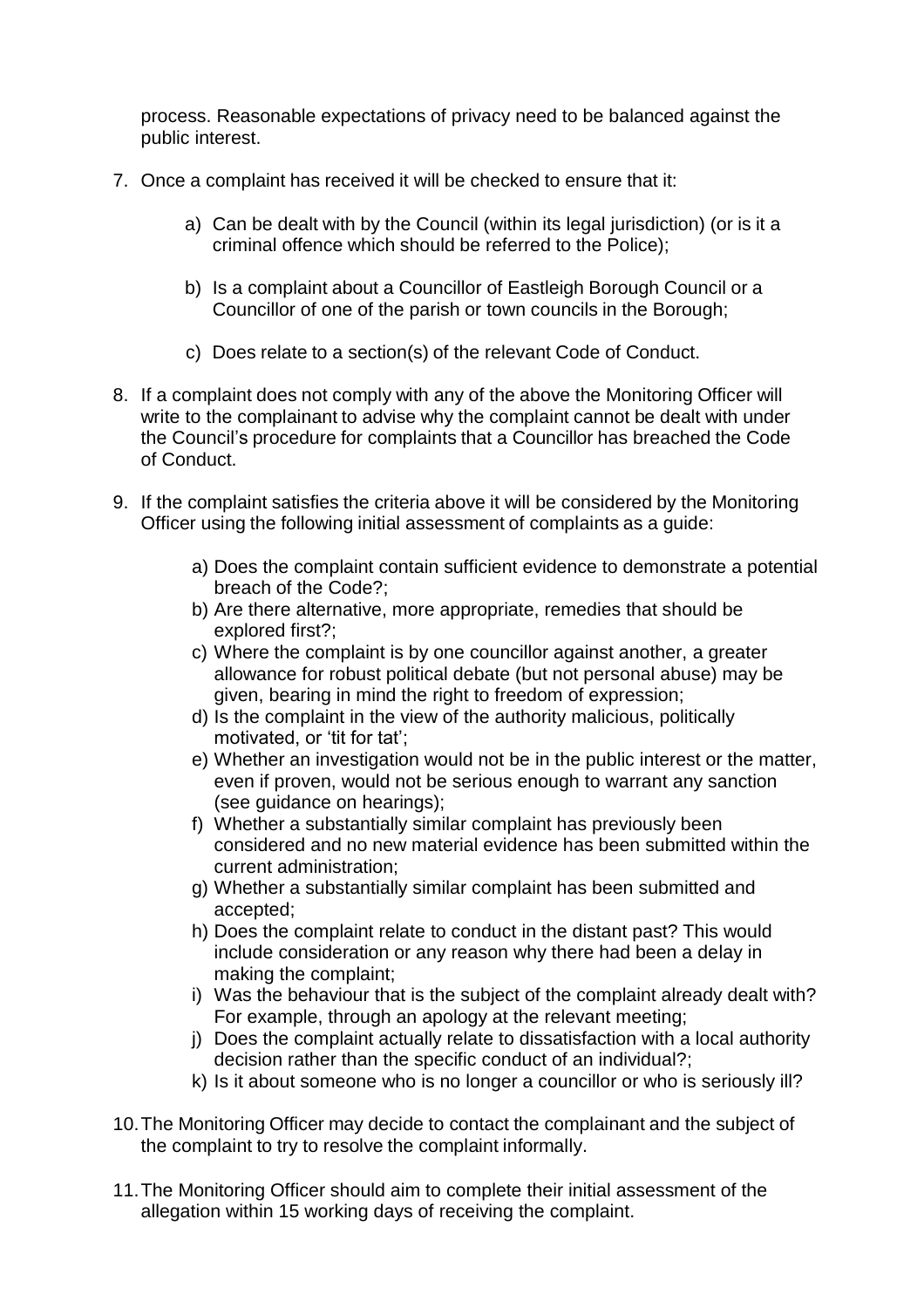- 12.The Monitoring Officer may reach one of the three following decisions on an allegation:
	- No further action should be taken on the allegation;
	- The matter should be dealt with through a process of informal resolution in the first instance or;
	- The matter should be referred for formal investigation.
- 13.If, at this stage, the Monitoring Officer decides that no action be taken or that it be referred to another authority, notification, in writing, will be given to the complainant, the subject of the complaint and any other relevant authority (including the town or parish council if the subject of the complaint is a town or parish councillor) if appropriate. There is no right of appeal against a decision not to take any further action.
- 14.If, the Monitoring Officer decides that they should seek to resolve the matter informally as a more proportionate way of dealing with relatively minor allegations, one-off incidents or underlying disagreements between individuals they will seek the views of the Independent Person before taking such a course of action. The Monitoring officer must balance the interest of resolving the matter quickly and satisfactorily against the interest in the complainant having their complaint upheld or the Councillor's desire to clear their name.
- 15.Complaints should not be referred for informal resolution when the Monitoring Officer believes an investigation is in the public interest, for example because of the seriousness of the allegations or because it demonstrates a pattern of behaviour. In addition, an allegation which challenges the Councillor's honesty or integrity may be better dealt with as a formal investigation because of the potential reputational issues.
- 16.It may be appropriate to seek an informal resolution part way through a formal investigation rather than completing the investigation if it becomes clear the matter could be resolved amicably. In this case the view of the Independent Person must be sought before halting or pausing a formal investigation.
- 17.When informal resolution has been completed, the Monitoring Officer will notify the Councillor, the complainant, the relevant Independent Person and the town or parish council if relevant.
- 18.If, after considering the complaint, and any other relevant matters, the Monitoring Officer decides that the complaint merits formal investigation they must make the necessary arrangements for this to be carried out. They will write to the complainant, the subject of the complaint and the parish or town council if relevant advising that an investigation will take place. Councillors are required to cooperate with any Code of Conduct investigation and respect the impartiality of officers and the Independent Person.
- 19.The Monitoring Officer function (including the Deputy Monitoring Officer) will review every complaint received and may, at their discretion, consult one of the Independent Persons in line with the Protocol for the Independent Person (annex 2). In carrying out an investigation all complaints will be assessed on a case by case basis and relevant guidance and professional advice will be taken into account. The subject of the complaint (Councillor) has a right to consult with the Independent Person.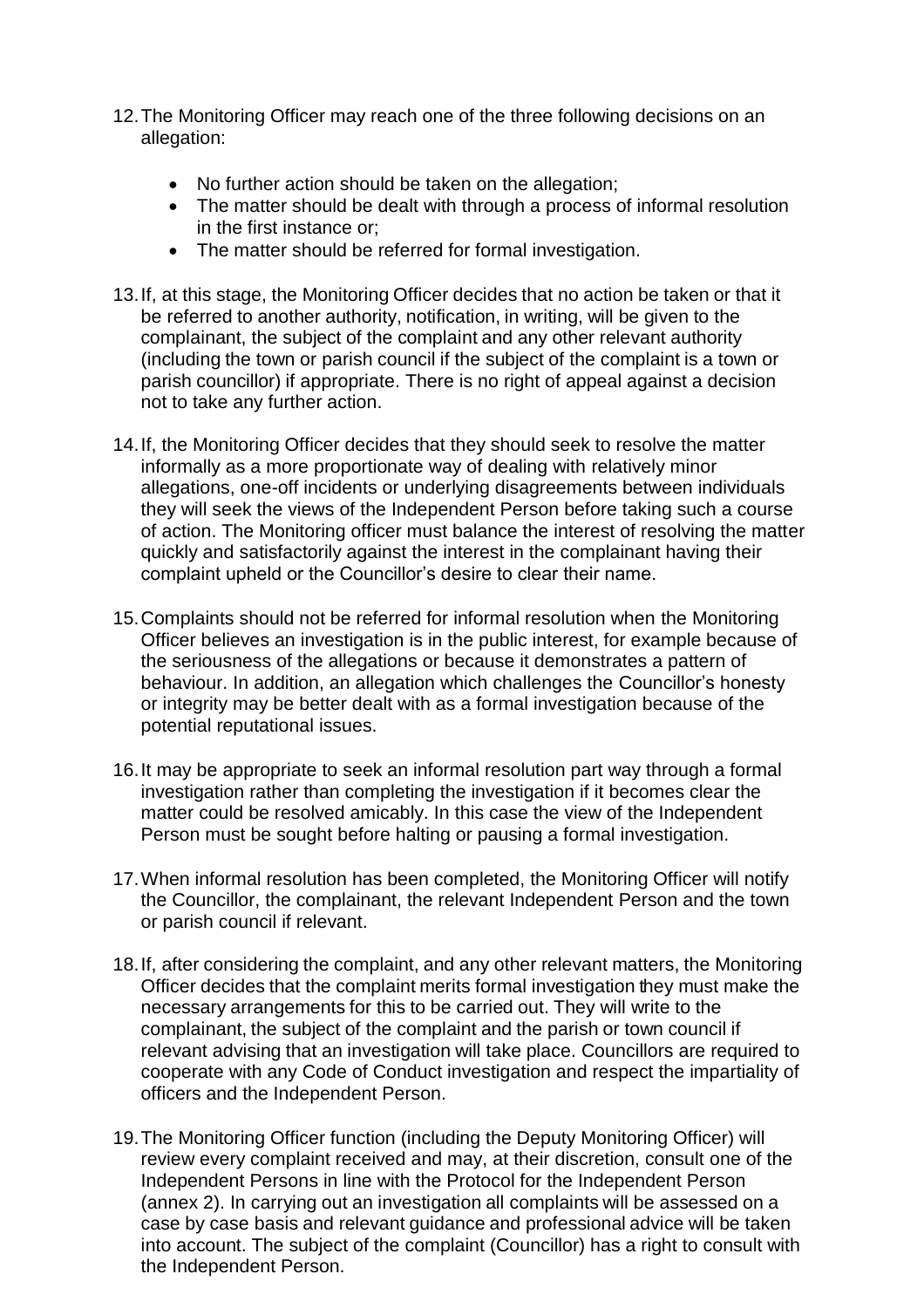- 20.When a matter is referred for formal investigation or other action, it does not mean that a decision has been made about the validity of the allegation. It simply means that the Council believes the alleged conduct, if proven, may amount to a failure to comply with the Code of Conduct and that some action should be taken in response to the complaint.
- 21.Once the Monitoring Officer has completed their investigation they will produce a written summary of their findings. This will include whether they agree that the Code of Conduct has been breached or not. Where the Monitoring Officer finds that the Code has been breached they may or may not take action or refer the matter to a sub-Committee of the Administration Committee for a decision on appropriate action. Action that can be taken includes:
	- reporting findings to Council and/or to the relevant Parish/Town Council;
	- Referring the matter to the Councillor's Group Leader;
	- making recommendations to the relevant Group Leader to remove the Councillor from Committees of the Council;
	- making recommendations to the Leader of the Council that the Councillor be removed from the Cabinet, or from particular Portfolio responsibilities;
	- recommending further training for the Councillor;
	- The Councillor being required to meet with the Monitoring Officer and/or other Chief Officers;
	- recommending to the Council or relevant Committee or relevant Parish/Town Council that the Member be removed from outside bodies;
	- withdrawing facilities provided by the Council or recommending that the relevant Parish/Town Council withdraw facilities such as a computer and/or internet access; and/ or;
	- excluding the Councillor from the Council's offices or other premises or recommending that the Parish/Town Council exclude the Councillor from the parish/town council office or other premises (except for meeting rooms for attendance at meetings);
	- such other action as is considered appropriate by the Monitoring Officer and Independent Person(s).
- 22. Once an investigation has been completed and a decision made to take no action or suitable action this will be published on the Council's website, unless there are reasons within legislation to keep the information confidential. The Monitoring Officer will also write to the complainant, the subject of the complaint and the parish or town council if relevant providing details of the outcome.
- 23. There is no ability to appeal against a decision made by the Monitoring Officer, the Administration Committee or its sub-committee. Further action may be pursued, where relevant, with the Ombudsman or by way of judicial review.
- 24. The Monitoring Officer will produce an annual report for consideration by the Administration Committee providing details of all complaints received (excluding any details deemed confidential in law) and action taken. The Administration Committee can request interim reports or details of a specific compliant at any time.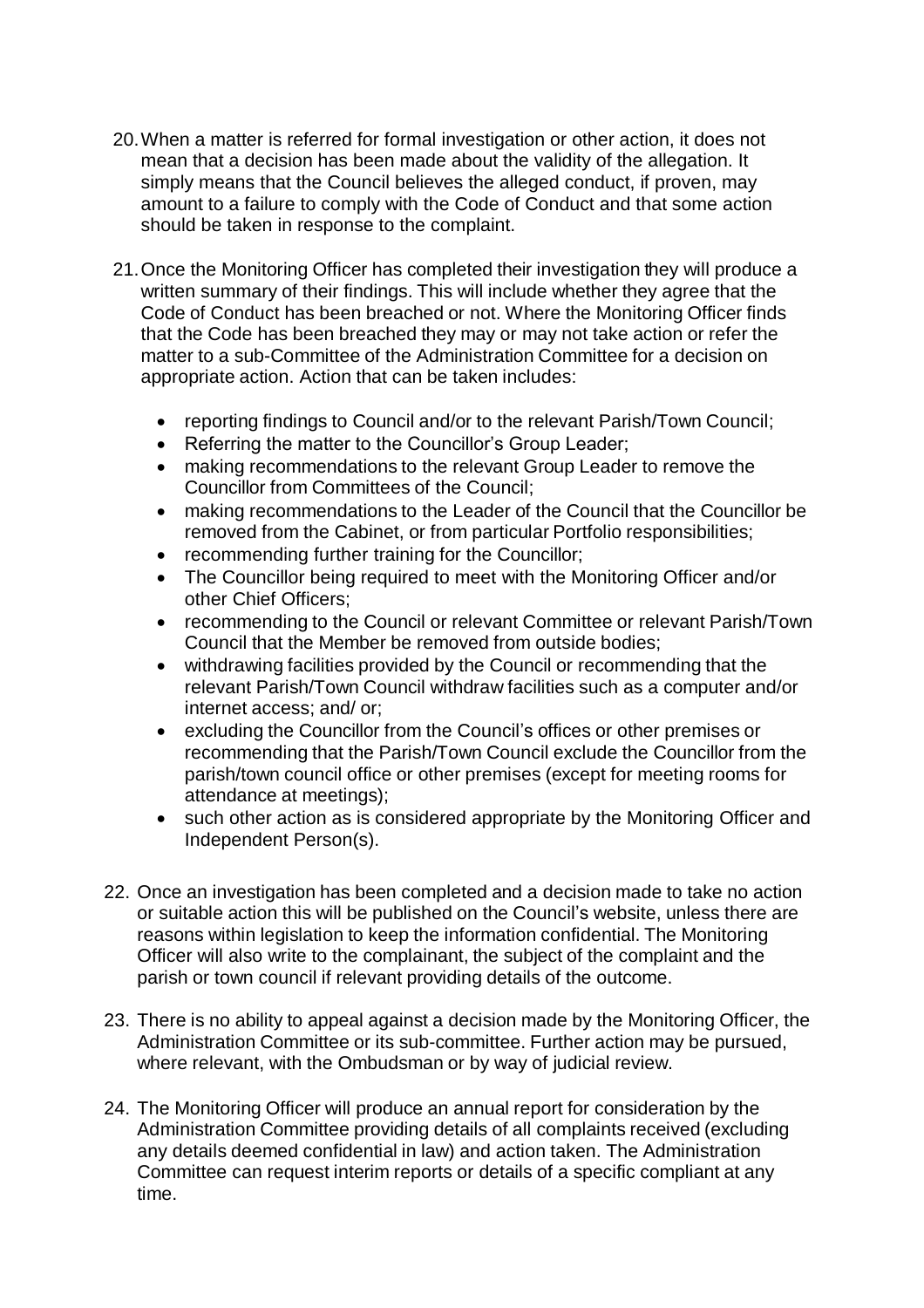- 25. If, at any stage, there is insufficient detail for the Monitoring Officer to effectively deal with the complaint, they can go back to the complainant or approach the subject of the complaint or other parties to request further information.
- 26. If, at any stage, the Monitoring Officer feels it is inappropriate for them to deal with a complaint they can refer it to the Deputy Monitoring Officer, Chief Executive or a sub-committee of the Administration Committee for consideration.
- 27. The Monitoring Officer may authorise any officer of the Council or other appropriate person to carry out investigations on their behalf.
- 28. The Council and the subject of a complaint may at any stage seek the views of the Council's Independent Person about the complaint.

### **ADMINISTRATION SUB-COMMITTEE**

- 29. Where the Monitoring Officer refers a matter to a sub-committee of the Administration Committee that sub-committee will be made up of three Members of the Administration Committee, excluding group leaders and, where possible, including at least one Councillor who is from a different political party to the Councillor who is the subject of the complaint. One Councillor will be elected chair of the sub-committee.
- 30. The meeting of the sub-committee will be attended by the Monitoring Officer or their representative, the Independent Person, the subject of the complaint, the complainant and any other person relevant to the complaint. The subject of the complaint and the complainant may make written submissions to the subcommittee prior to the meeting and they may make representations at the meeting of the sub-committee where it is felt that this would add to any written submissions.Written and oral submissions must relate directly to the complaint being dealt with. The cost of attendance/making representations must be borne by the party concerned.

#### **Procedure:**

- 31. At a meeting of the sub-committee of the Administration Committee the following procedure will be followed:
	- a) The complainant may address the sub-committee and call witnesses (if any).
	- b) The subject of the complaint may ask the complainant and witnesses questions.
	- c) The sub-committee and Independent Person can ask the complainant and witnesses questions.
	- d) The subject of the complaint can address the Panel and call witnesses (if any).
	- e) The complainant can ask the subject of the complaint and witnesses questions.
	- f) The sub-committee and Independent Person can ask the subject of the complaint and witnesses questions.
	- g) The complainant can make a closing statement.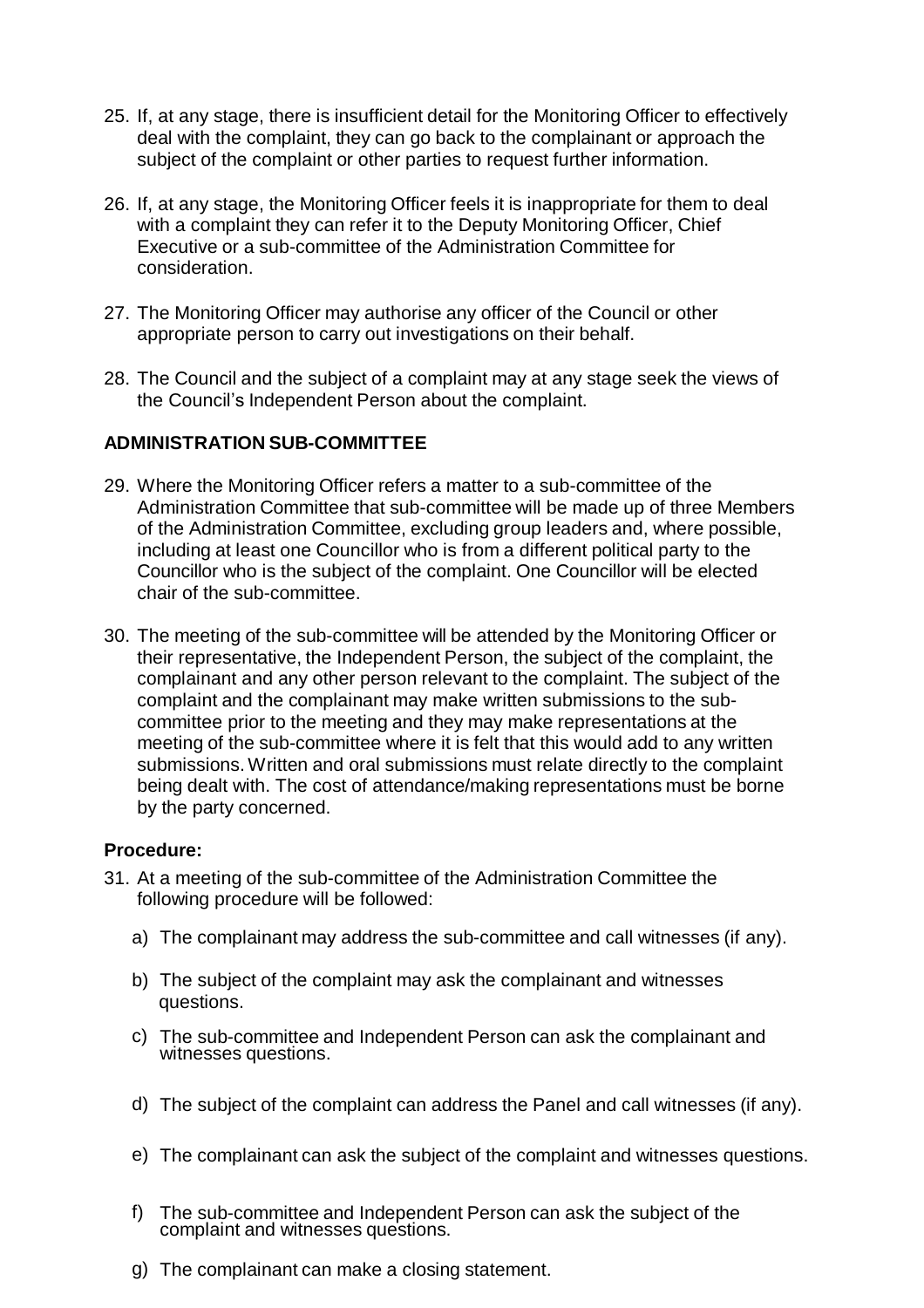- h) The subject of the complaint can make a closing statement.
- i) All those present except the sub-committee, the Independent Person, the Monitoring Officer or their representative and clerk will leave to room while the Councillors of the sub-committee makes its decision. The sub-committee's decision will be announced orally as soon as possible.
- j) A written report of the meeting and decision, with reasons, will be prepared, usually within 5 working days. A copy will be sent to all those present and to the Clerk of the Parish/Town Council if the complaint was about a Parish/Town Councillor. The written report will be available for public inspection.

*NOTE: In this procedure note where it states 'Monitoring Officer' in their absence this includes the Deputy Monitoring Officer; where it states Councillor this includes all Councillors or Co-opted Members of Eastleigh Borough Council and of any of the town and parish councils in the Borough; where it refers to the Code of Conduct it means the relevant Code of Conduct for the authority that the Councillor or Co-opted Councillor belongs.*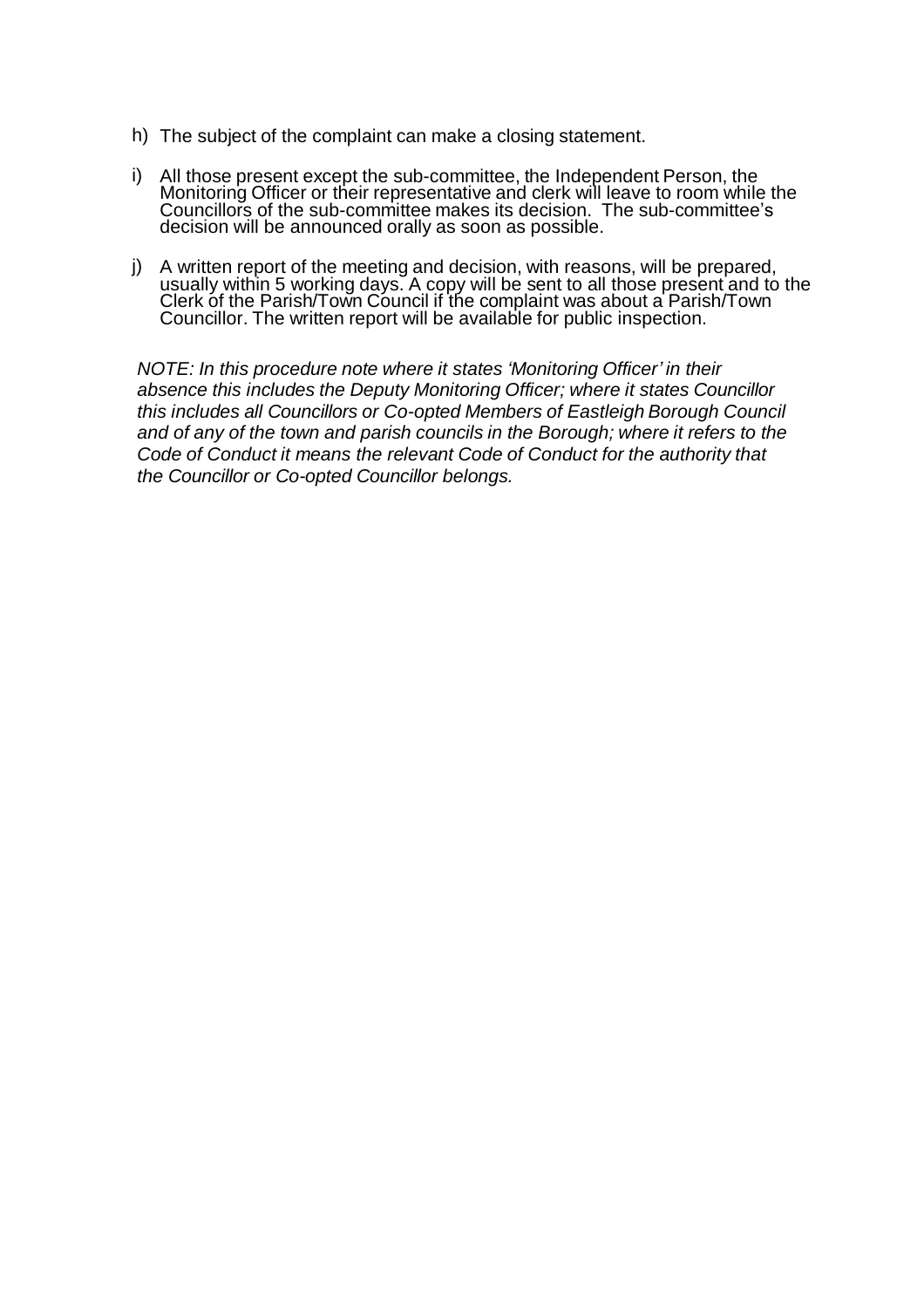# **Complaint Flow Chart**



No right of appeal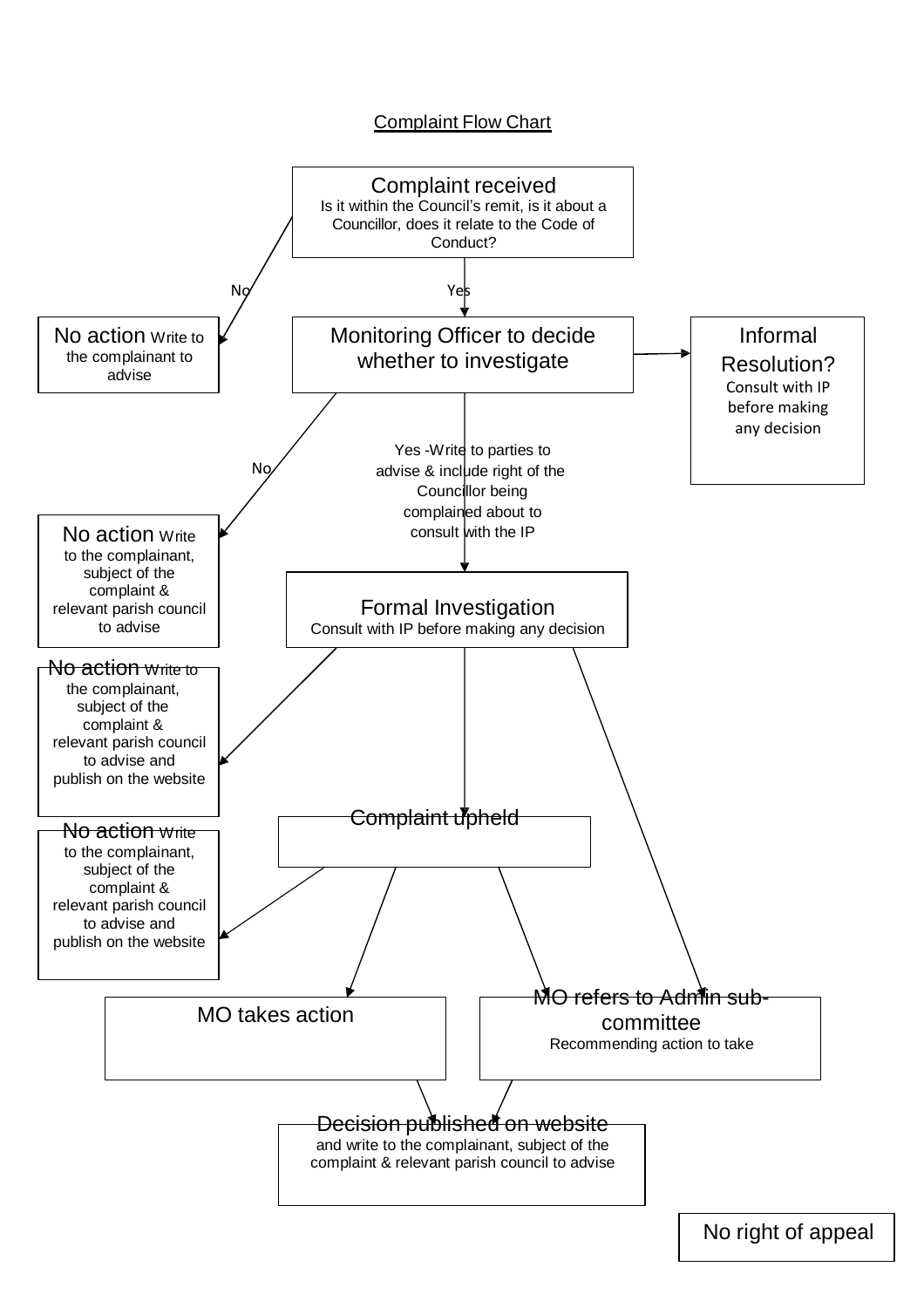**ANNEX 1** 



# BREACH OF THE CODE OF CONDUCT - COMPLAINT FORM

## **Making your Complaint**

Alleged breaches of the Code of Conduct Complaints must be submitted in writing, ideally on this form. This includes fax and electronic submissions. However, in line with the requirements of the Disability Discrimination Act 2000, we can make reasonable adjustments to assist you if you have a disability that prevents you from making your complaint in writing.

We can also help if English is not your first language.

If you need any support in completing this form, please let us know as soon as possible.

Joanne Cassar Executive Head of Governance and Monitoring Officer Eastleigh Borough Council Eastleigh House, Upper Market Street Eastleigh, SO50 9YN

Phone: 023 8068 8015 Email: [joanne.cassar@eastleigh.gov.uk](mailto:joanne.cassar@eastleigh.gov.uk)

### **Your details**

**1.** Please provide us with your name and contact details

| Title:             |  |
|--------------------|--|
| <b>First name:</b> |  |
| Last name:         |  |
| <b>Address:</b>    |  |
|                    |  |
|                    |  |
| <b>Daytime</b>     |  |
| telephone:         |  |
| <b>Evening</b>     |  |
| telephone:         |  |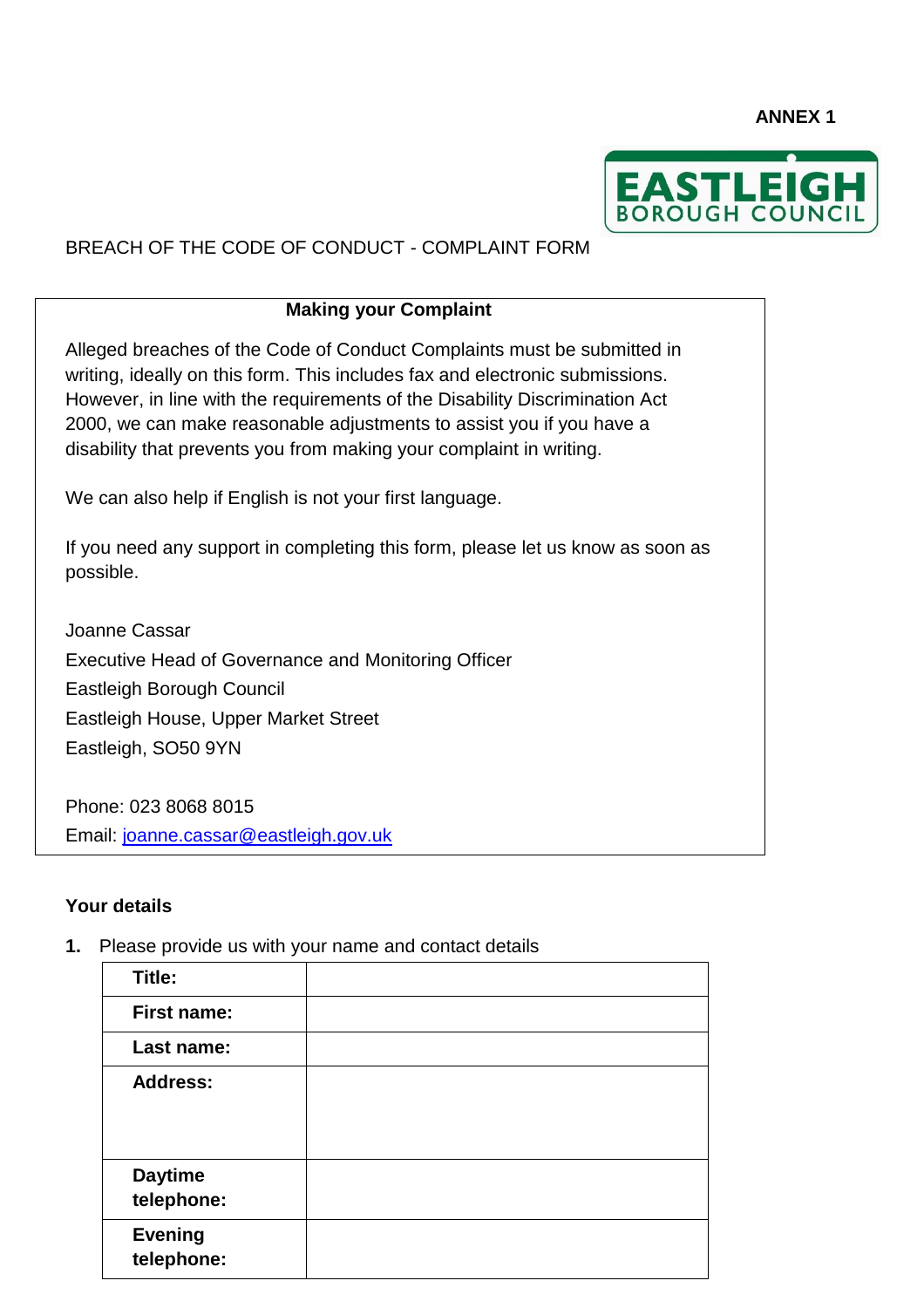| <b>Mobile</b><br>telephone: |  |
|-----------------------------|--|
| <b>Email</b><br>address:    |  |

**Your address and contact details will not usually be released unless it is necessary to do so because of the nature of the complaint.** 

However, we may tell the following people, as appropriate, that you have made this complaint:

- the member(s) you are complaining about
- the monitoring officer of the authority
- the parish or town clerk (if applicable)

We may tell them your name and give them a summary of your complaint. We may give them full details of your complaint where necessary or appropriate to be able to deal with it. If you have serious concerns about your name and a summary, or details of your complaint being released, please complete section 5 of this form.

**2.** Please tell us which complainant type best describes you:

| Member of the public |
|----------------------|
|----------------------|

- An elected or co-opted member of an authority
- Member of Parliament  $\Box$
- Local authority monitoring officer
- Other council officer or authority employee
- Parish Council representative
	- Other ()

# **What you need to do**

**3.** Please provide us with the name of the member(s) you believe have breached the Code of Conduct and the name of their authority:

| Title | First | Last | Council or authority |
|-------|-------|------|----------------------|
|       | name  | name | name                 |
|       |       |      |                      |
|       |       |      |                      |
|       |       |      |                      |
|       |       |      |                      |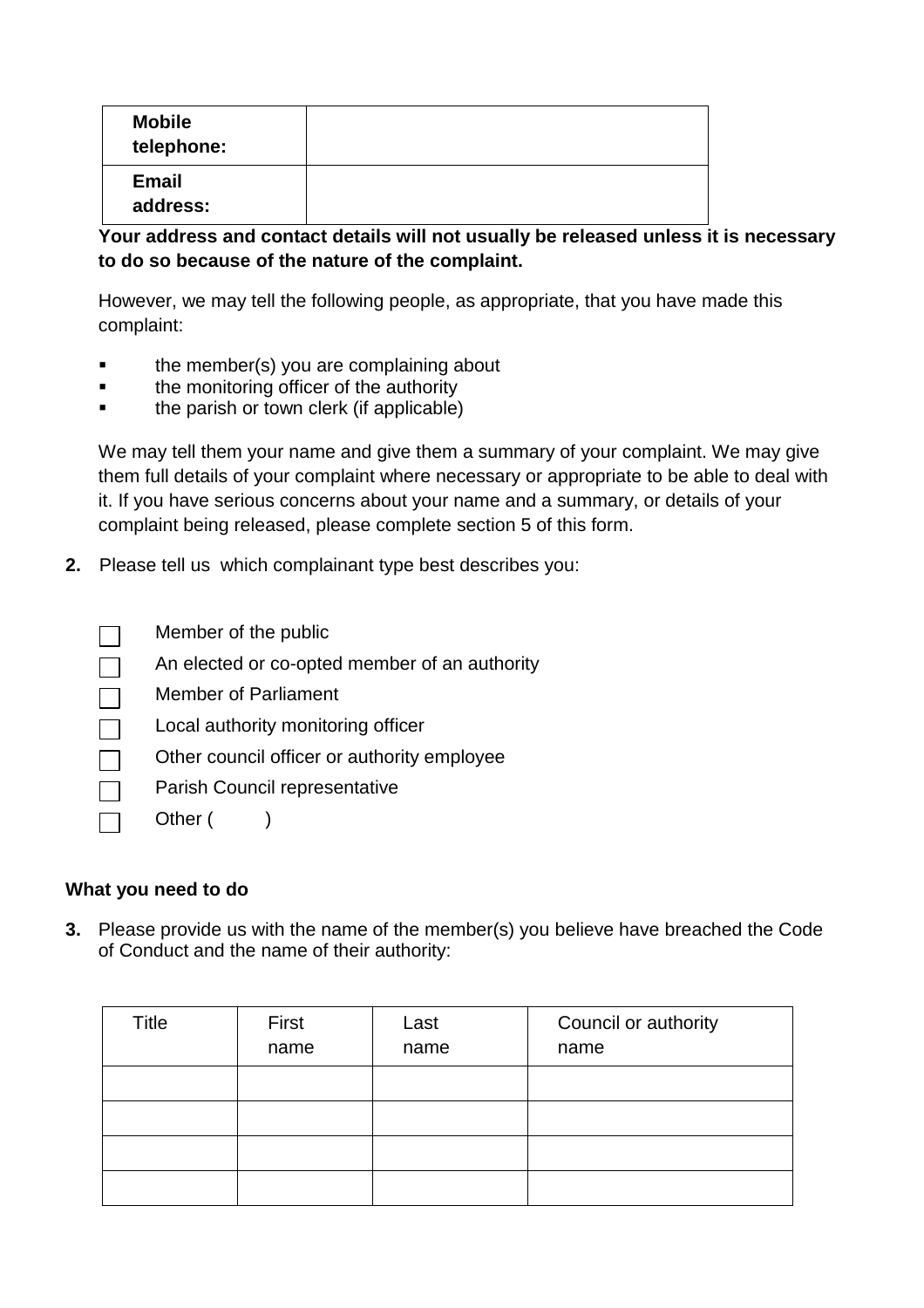**4.** Please explain in this section (or on separate sheets) what the member has done that you believe breaches the Code of Conduct. If you are complaining about more than one member you should clearly explain what each individual person has done that you believe breaches the Code of Conduct.

It is important that you provide all the information you wish to have taken into account. For example:

- You should be specific wherever possible about exactly what you are alleging the member said or did. For instance, instead of writing that the member insulted you, you should state/quote what was said.
- You should provide the date/times of the alleged incidents wherever possible. If you cannot provide exact dates it is important to give a general timeframe.
- You should confirm whether there are any witnesses to the alleged conduct and provide their names and contact details if possible.
- You should provide any relevant background information or firm evidence to support your complaint.

Please provide us with the details of your complaint. Continue on a separate sheet if there is not enough space on this form.

Signed: Date: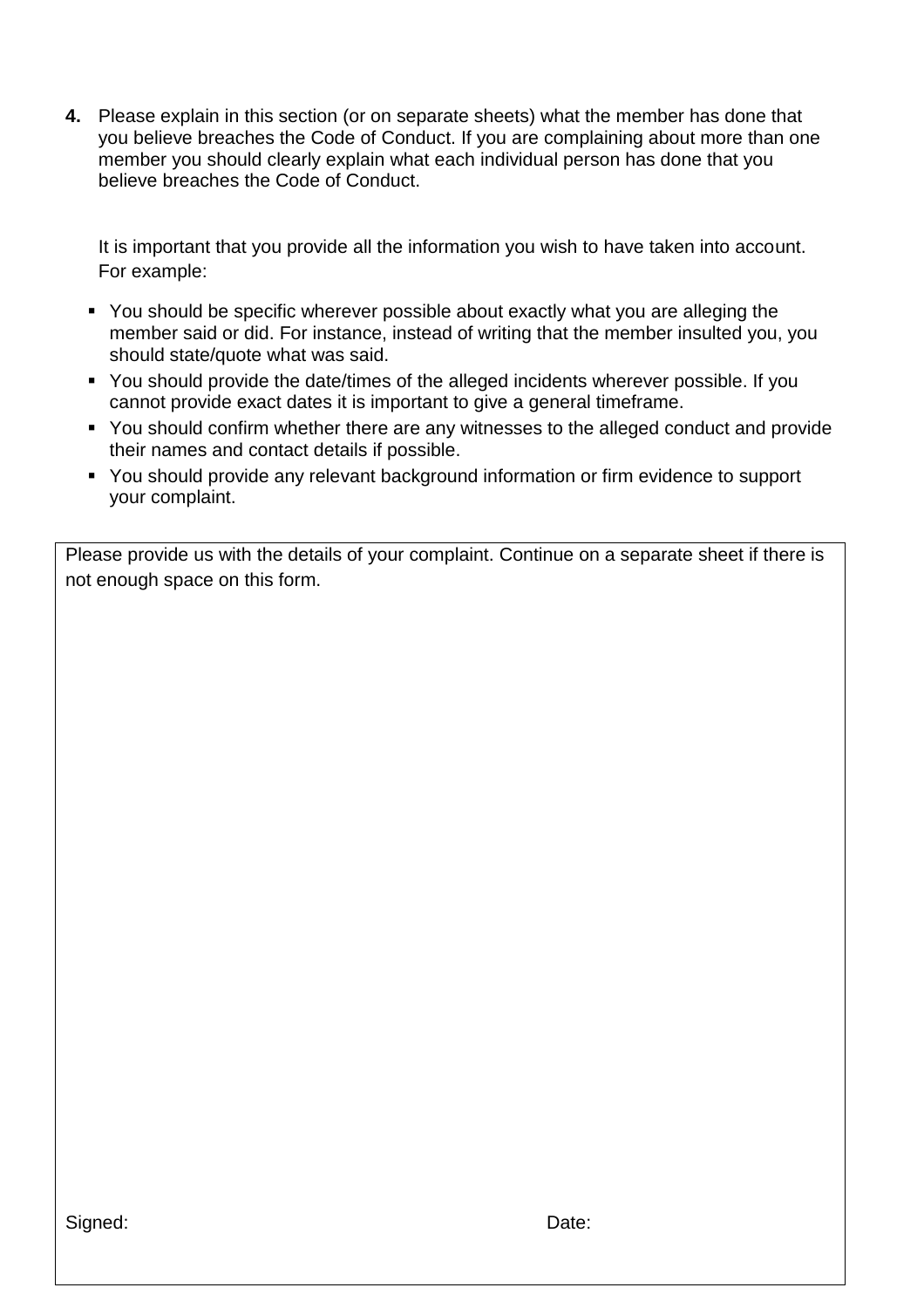# **Only complete this next section if you are requesting that your identity is kept confidential**

**5.** In the interests of fairness and natural justice, members who are complained about have a right to know who has made the complaint. They also have a right to be provided with a summary of the complaint. We are unlikely to withhold your identity or the details of your complaint unless you can provide an appropriate reason.

Please note that requests for confidentiality or requests for suppression of complaint details will not automatically be granted. The Monitoring Officer will consider the request alongside the substance of your complaint. We will then contact you with the decision. If your request for confidentiality is not granted, other than in exceptional circumstances which are set out in the next paragraph, we will allow you the option of withdrawing your complaint.

**It is important to understand that there can be exceptional circumstances where the matter complained about appears to be so serious that an investigation or other action will be initiated as you have disclosed, even if you have expressly asked us not to do so.**

Please provide us with details of why you believe we should withhold your name and/or the details of your complaint: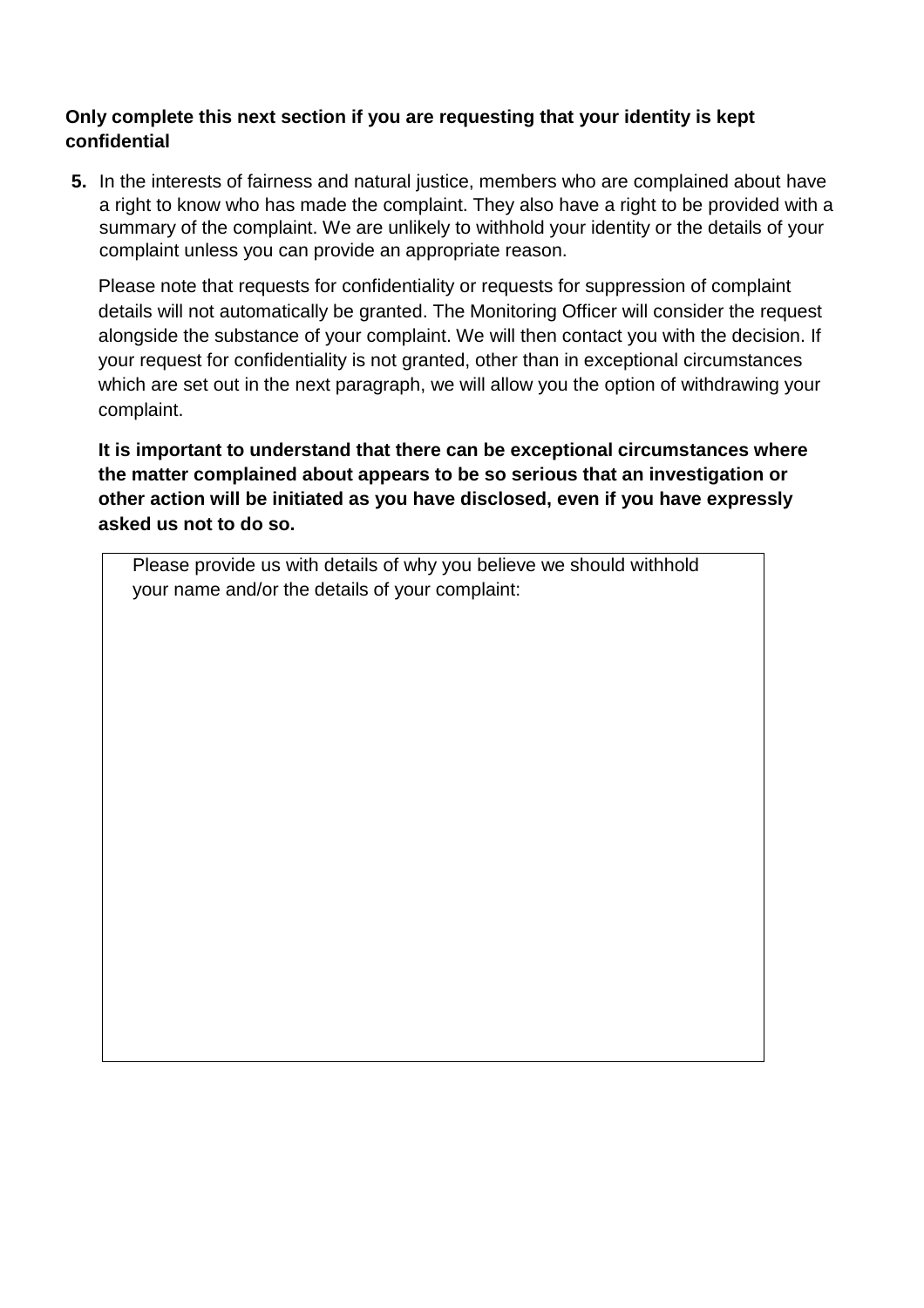# **Protocol for the Independent Person – Eastleigh Borough Council**

## **Introduction**

- 1. The purpose of this Protocol is to set out the principal ways in which the Council, the Monitoring Officer and the Independent Person(s) will interact in relation to the assessment of an allegation that a Councillor of Eastleigh Borough Council or a Councillor of a Parish Council within the Borough, has failed to comply with the Council's Code of Conduct.
- 2. Any reference in this Protocol to the Independent Person applies to however many Independent Persons the Council has and Independent Persons could also include an Independent Person from a neighbouring authority.
- 3. The Localism Act 2011 requires the Council to appoint at least one Independent Person to assist , where necessary, the Monitoring Officer, as a consultee, during the preinvestigation, investigation, pre-hearing and hearing process.
- 4. The Borough Council's Administration Committee has appointed two Independent Persons (IP):

IP 1 – appointed 21 October 2013 – 20 October 2022 (extension to appointment of 3 years agreed by the Administration Committee 21 October 2019) IP2 – appointed November 2020- November 2023

- 5. The role of the Independent Person is set down in legislation (section 28(7) of the Localism Act 2011) - 'Arrangements put in place by the Council must include provision for the appointment by the authority of at least one independent person, whose views are to be sought, and taken into account, by the authority before it makes its decision on an allegation that it has decided to investigate, and in any other such circumstances it considers appropriate'.
- 6. The Independent Person will be considered an office-holder of the Council in accordance with the duty under s28(7) of the Localism Act 2011 and will therefore be entitled to be covered by the Council's indemnity insurance provided they act reasonably and within the terms of this Protocol.
- 7. The Council has adopted a Code of Conduct for Councillors and has agreed arrangements for dealing with any allegation that a Borough Councillor or a Member of Parish Council within the Borough, has failed to comply with the Council's Code of Conduct.

### **Role of Independent Person**

- 8. The purpose of the Independent Person's role is to enable the public to have confidence in how the Borough Council deals with allegations of misconduct.
- 9. In carrying out the role, the Independent Person will ensure they will be available for consultation at various points in the arrangements for dealing with complaints concerning Borough Councillors and or Parish Councillors.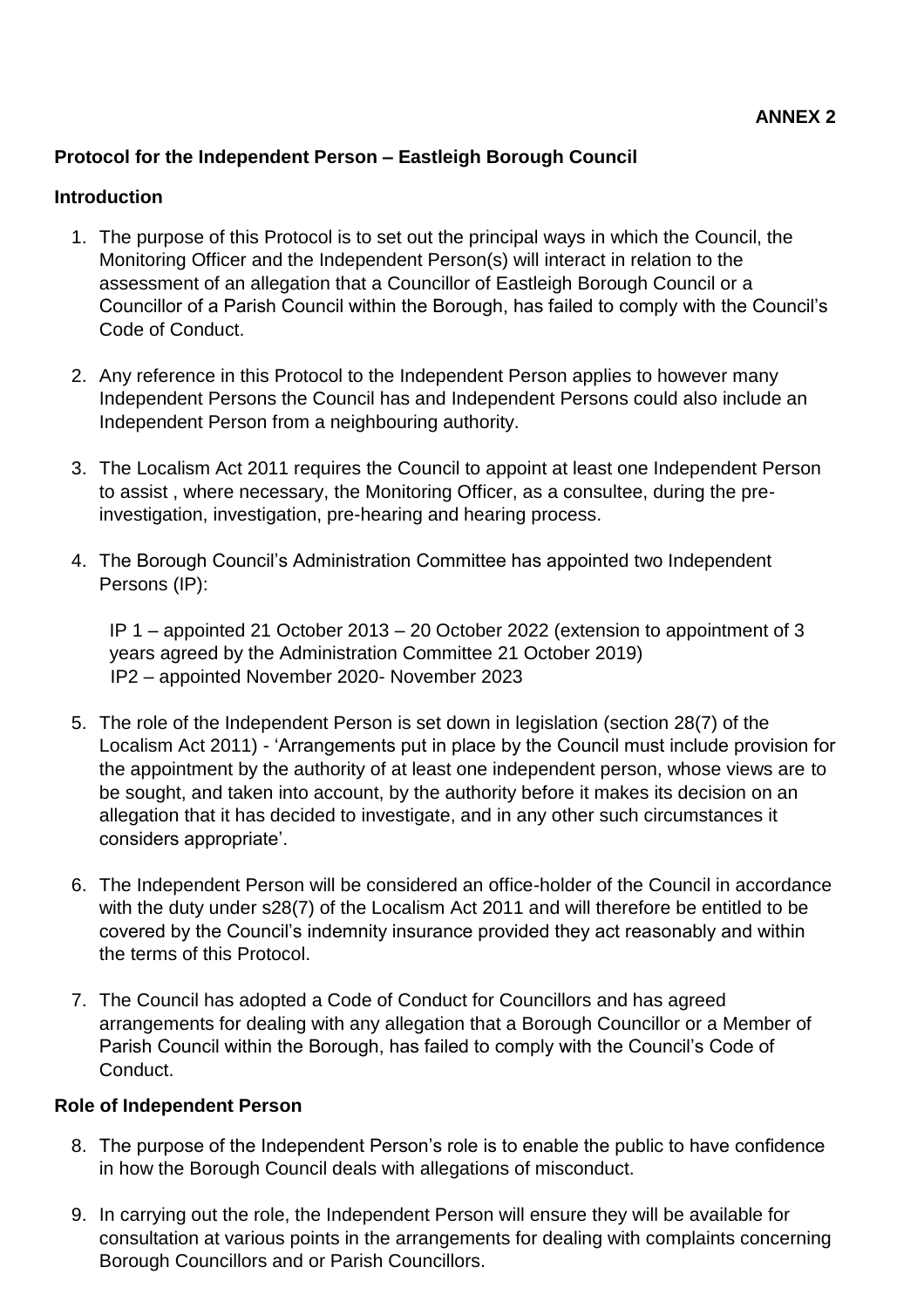- 10.If the Independent Person has or has had a personal relationship with the complainant or the Councillor who is the subject of the complaint, they should advise the Monitoring Officer at the earliest opportunity and the Monitoring Officer will consider making a request to use the services of an Independent Person from another authority.
- 11.The Independent Person shall provide an objective and impartial opinion which the Monitoring Officer will consider in making the decision.
- 12.Where a complaint is referred to a sub-committee of the Administration Committee, the Independent Person must attend. After all the evidence has been presented the Committee will seek the views of the Independent Person before determining whether the Councillor breached the Code of Conduct. The Independent Person does not take part in the decision-making process of the Committee nor do they vote upon whether the complaint is upheld.
- 13.The sub-committee may seek the views of the Independent Person upon any sanction to be imposed.
- 14. Where the Independent Person is not available to deal with a particular matter or where the Independent Person has a potential conflict of interest, the Council shall appoint another Independent Person who shall act in the particular matter. Such Independent Person may be an Independent Person appointed by another Authority to act as their Independent Person.
- 15.The Independent Person will be paid an allowance of £600 per year.

# **Relationship with the Administration Committee**

- 16.The Monitoring Officer is the principal advisor to the Administration Committee supported by the Deputy Monitoring Officer(s) and Officers within Democratic Services.
- 17.The Independent Person is not a member of the Administration Committee and therefore is not part of the formal business of the meeting and cannot vote on any matters put to the meeting.

### **Right of access to documentation**

18.The Independent Person shall have a right of access to such files and other documents as are necessary to fulfil their duties and obligations as set out in this protocol, their role description and the arrangements adopted from time to time by the Council for dealing with Code of Conduct complaints. The Independent Person shall not have a right to undertake a roving commission. Normally access to files and other documents will be through the Monitoring Officer, Deputy Monitoring Officer or other officer appointed on their behalf.

### **Duty to declare interest**

19.The Independent Person shall promptly disclose in writing any actual or potential conflict of interest that they may have in a matter which has been referred to them.